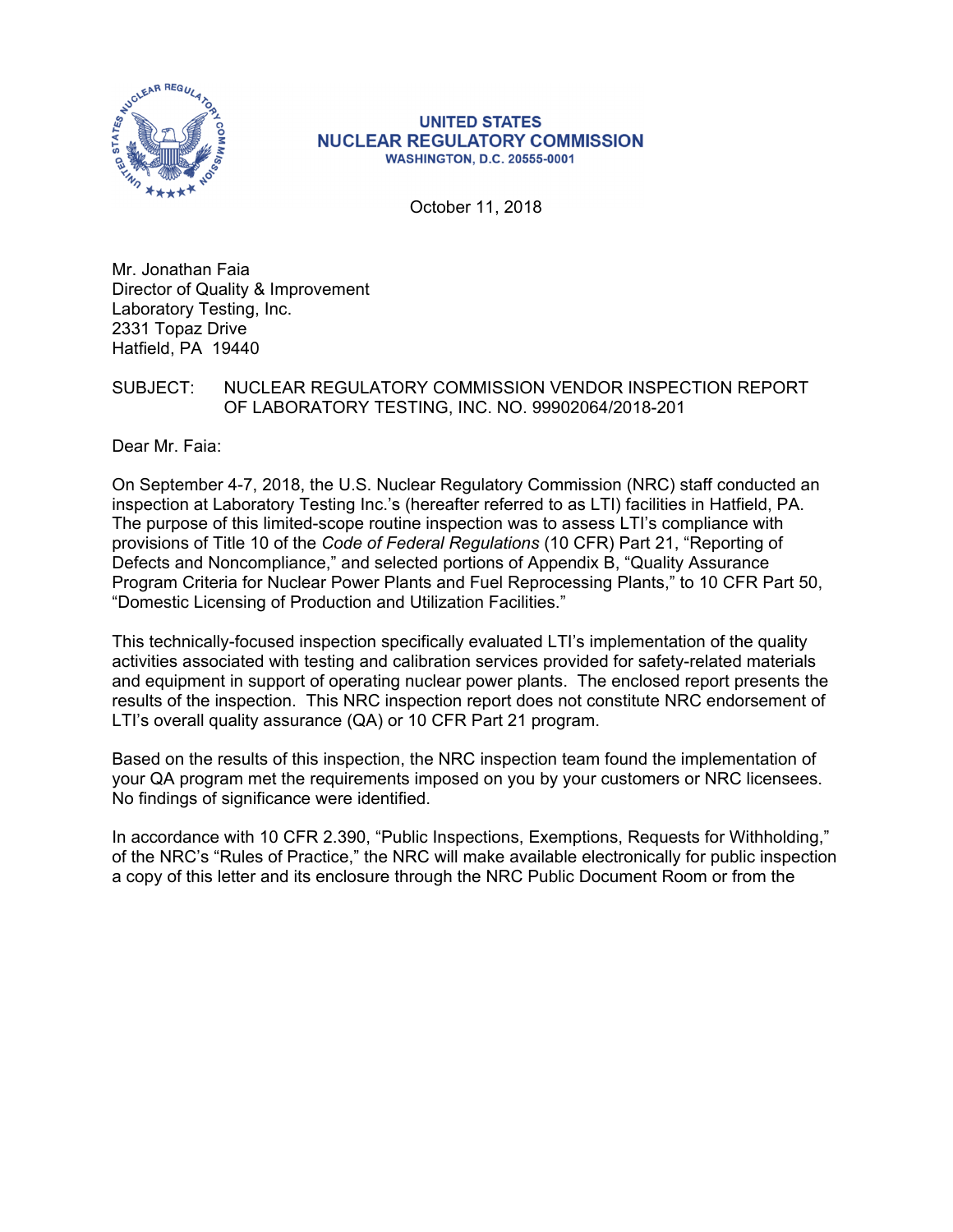NRC's Agencywide Documents Access and Management System, which is accessible at http://www.nrc.gov/reading-rm/adams.html.

Sincerely,

# */RA/*

Kerri A. Kavanagh, Chief Quality Assurance Vendor Inspection Branch-2 Division of Construction Inspection and Operational Programs Office of New Reactors

Docket No.: 99902064

EPID No.: I-2018-201-0042

Enclosure: Inspection Report No. 99902064/2018-201 and Attachment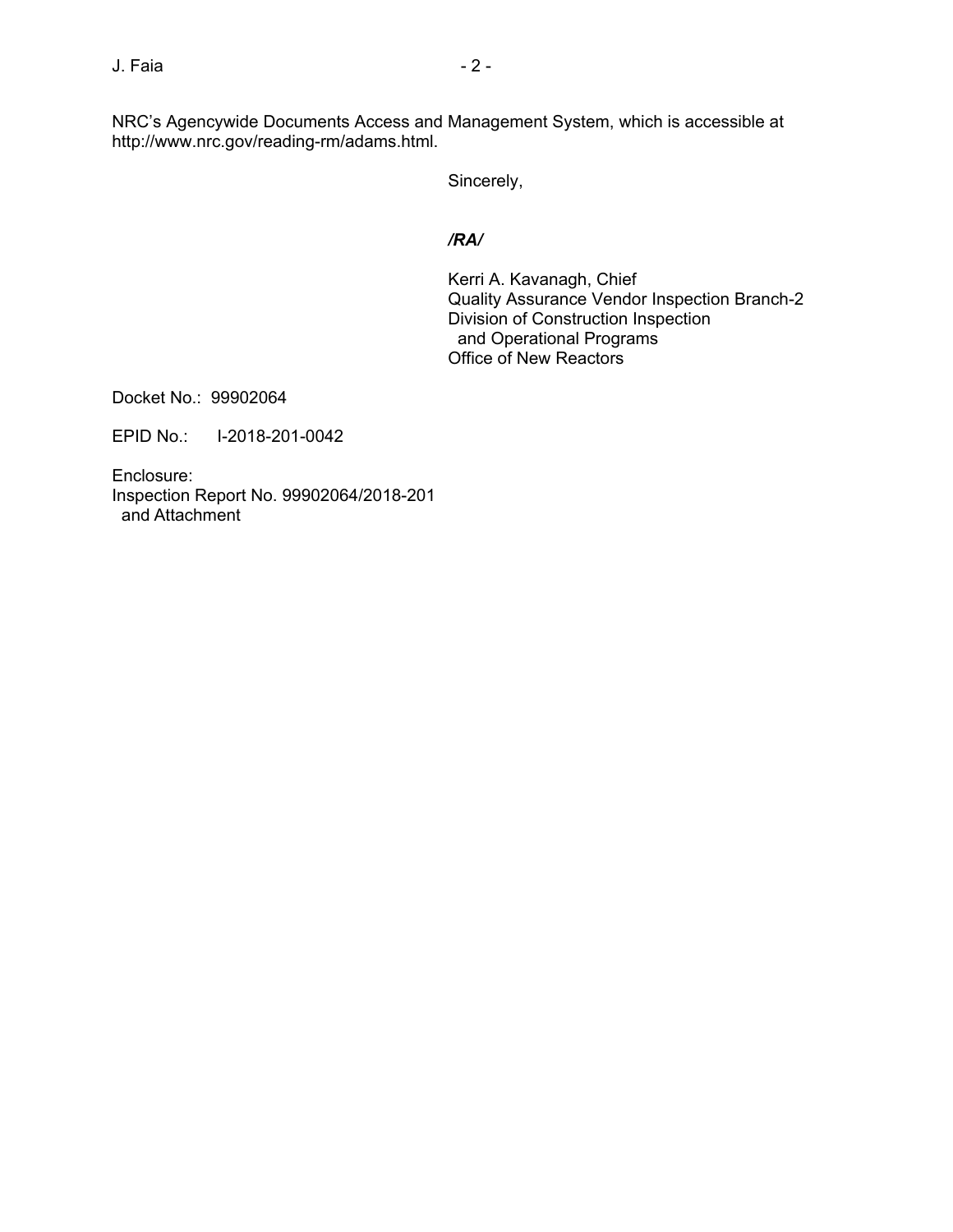# J. Faia 2012 12:20 12:20 12:20 12:20 12:20 12:20 12:20 12:20 12:20 12:20 12:20 12:20 12:20 12:20 12:20 12:20 1

# SUBJECT: NUCLEAR REGULATORY COMMISSION VENDOR INSPECTION REPORT OF LABORATORY TESTING, INC. NO. 99902064/2018-201

Dated: October 11, 2018

DISTRIBUTION: Public ASakadales ConE\_Resource NRO\_DCIP Distribution chantal.gelinas2@canada.ca jfaia@labtesting.com bmmcvaugh@labtesting.com edeeny@labtesting.com sscheifele@labtesting.com

| <b>ADAMS Accession No.: ML18261A375</b> |                |                  | *via e-mail |                 | <b>NRO-002</b> |
|-----------------------------------------|----------------|------------------|-------------|-----------------|----------------|
| <b>OFFICE</b>                           | NRO/DCIP       | NRO/DCIP         |             | NRO/DCIP        |                |
| <b>NAME</b>                             | THerrity       | JOrtega-Luciano* |             | YDiaz-Castillo* |                |
| <b>DATE</b>                             | 10/02/2018     | 10/10/2018       |             | 10/10/2018      |                |
| <b>OFFICE</b>                           | NRO/DCIP       | NRO/DCIP         |             |                 |                |
| <b>NAME</b>                             | <b>ETorres</b> | <b>KKavanagh</b> |             |                 |                |
| <b>DATE</b>                             | 10/10/2018     | 10/11/2018       |             |                 |                |
|                                         |                |                  |             |                 |                |

**OFFICIAL RECORD COPY**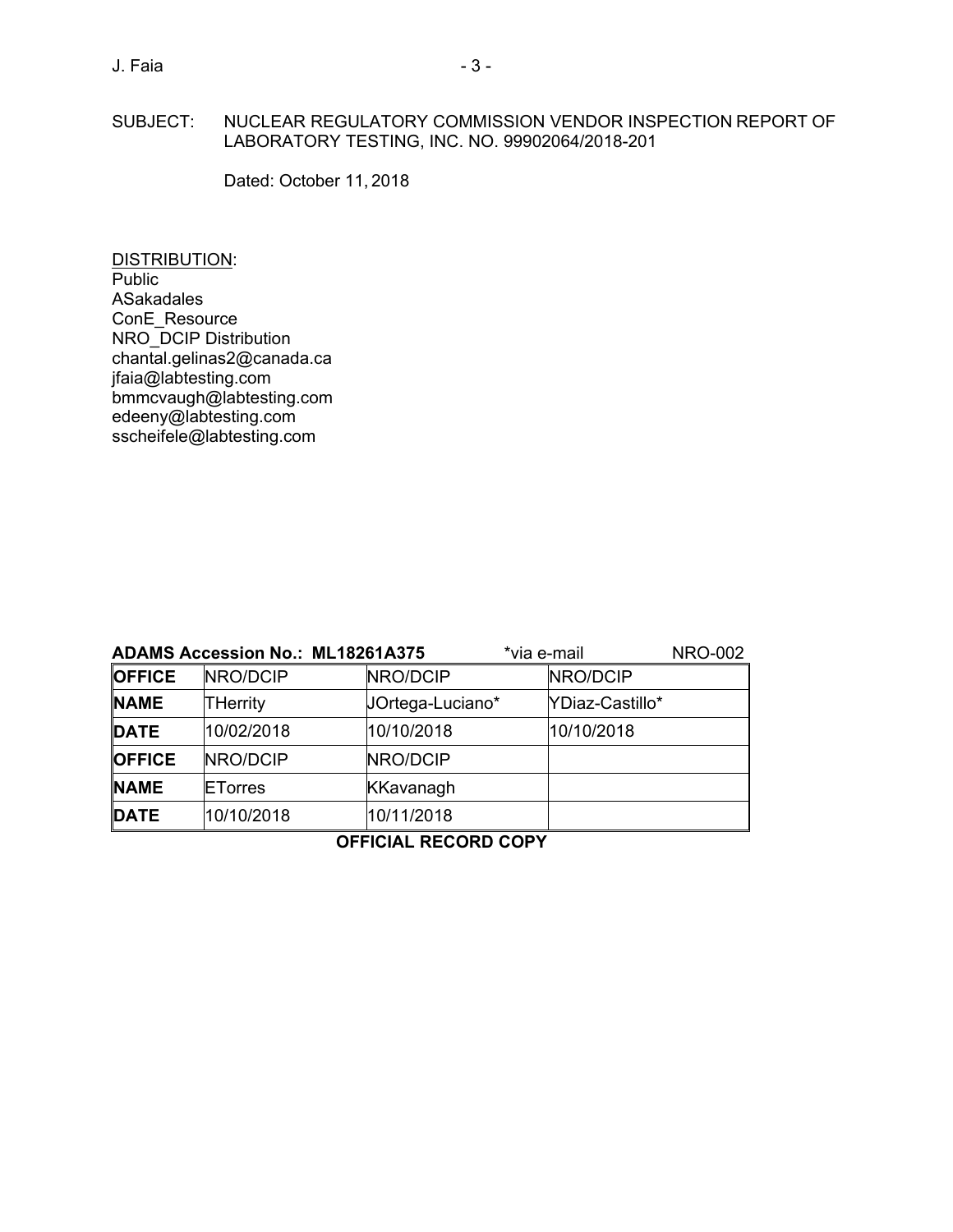## **U.S. NUCLEAR REGULATORY COMMISSION OFFICE OF NEW REACTORS DIVISION OF CONSTRUCTION INSPECTION AND OPERATIONAL PROGRAMS VENDOR INSPECTION REPORT**

| Docket No.:                       | 99902064                                                                                                                                                                     |                                                                                                                                                       |  |
|-----------------------------------|------------------------------------------------------------------------------------------------------------------------------------------------------------------------------|-------------------------------------------------------------------------------------------------------------------------------------------------------|--|
| Report No.:                       | 99902064/2018-201                                                                                                                                                            |                                                                                                                                                       |  |
| Vendor:                           | Laboratory Testing, Inc.<br>2331 Topaz Drive<br>Hatfield, PA 19440                                                                                                           |                                                                                                                                                       |  |
| <b>Vendor Contact:</b>            | Mr. Jonathan Faia, Quality Director<br>Email: jfaia@labtesting.com<br>Phone: (215) 716-3824                                                                                  |                                                                                                                                                       |  |
| <b>Nuclear Industry Activity:</b> | Laboratory Testing, Inc. (LTI), provides testing and calibration<br>services for safety-related materials and components in support of<br>nuclear power plant operations.    |                                                                                                                                                       |  |
| <b>Inspection Dates:</b>          | September 4-7, 2018                                                                                                                                                          |                                                                                                                                                       |  |
| Inspectors:                       | <b>Edgardo Torres</b><br>Yamir Diaz-Castillo<br><b>Thomas Herrity</b><br>Jonathan Ortega-Luciano<br><b>Chantal Gélinas</b>                                                   | NRO/DCIP/QVIB-1, Team Leader<br>NRO/DCIP/QVIB-1<br>NRO/DCIP/QVIB-2<br>NRO/DCIP/QVIB-2<br><b>Canadian Nuclear Safety</b><br><b>Commission/Observer</b> |  |
| Approved by:                      | Kerri A. Kavanagh, Chief<br>Quality Assurance Vendor Inspection Branch-2<br>Division of Construction Inspection<br>and Operational Programs<br><b>Office of New Reactors</b> |                                                                                                                                                       |  |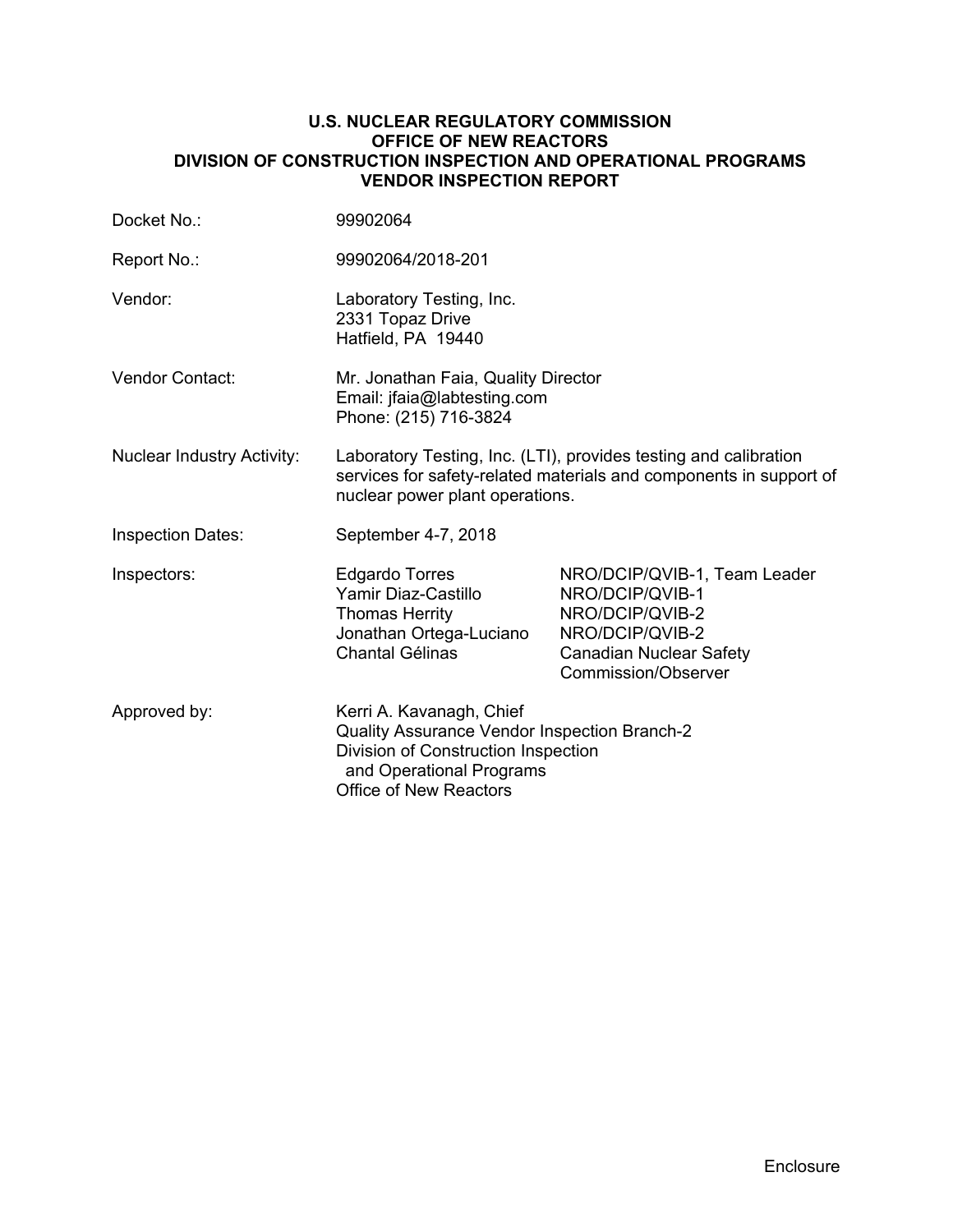# **EXECUTIVE SUMMARY**

Laboratory Testing, Inc. 99902064/2018-201

The U.S. Nuclear Regulatory Commission (NRC) staff conducted a vendor inspection at the Laboratory Testing Inc. (hereafter referred to as LTI) facility located in Hatfield, PA, to verify that it had implemented an adequate quality assurance (QA) program that complies with the requirements of Appendix B, "Quality Assurance Criteria for Nuclear Power Plants and Fuel Reprocessing Plants," to Title 10 of the *Code of Federal Regulations* (10 CFR) Part 50, "Domestic Licensing of Production and Utilization Facilities." In addition, the NRC inspection team also verified that LTI implemented a program under 10 CFR Part 21, "Reporting of Defects and Noncompliance," that met the NRC's regulatory requirements. The NRC inspection team conducted the inspection on September 4-7, 2018. This was NRC's first inspection at LTI's facilities, in Hatfield, PA.

This technically-focused inspection specifically evaluated LTI's implementation of quality activities associated with calibration and testing services (i.e., material, chemical, and nondestructive evaluations (NDE)) being supplied to the current nuclear power plant operating fleet. Specific activities observed by the NRC inspection team included:

- Liquid penetrant inspection of a cast pump impeller
- Magnetic particle inspection of a 5 inch elbow LR45 80S
- Calibration of a 1.00015 inch plain ring gage master
- Calibration of a 0 to 24 inch Digimatic caliper
- Calibration of a thread plug gage G/NG  $\frac{1}{2}$  13 unified national coarse (UNC)-2B
- Charpy V-Notch testing of a 10-inch by 3-inch Schedule 100, test blank for material SA 106 Grade B

These regulations served as the bases for the NRC inspection:

- Appendix B to 10 CFR Part 50
- 10 CFR Part 21

During the course of this inspection, the NRC inspection team implemented Inspection Procedure (IP) 43002, "Routine Inspections of Nuclear Vendors," dated January 27, 2017; IP 43004, "Inspection of Commercial-Grade Dedication Programs," dated January 27, 2017; and IP 36100, "Inspection of 10 CFR Part 21 and Programs for Reporting Defects and Noncompliance," dated February 13, 2012.

The NRC inspection team determined that LTI's QA policies and procedures comply with the applicable requirements of Appendix B to 10 CFR Part 50 and 10 CFR Part 21, and that LTI's personnel are implementing these policies and procedures effectively. No findings of significance were identified.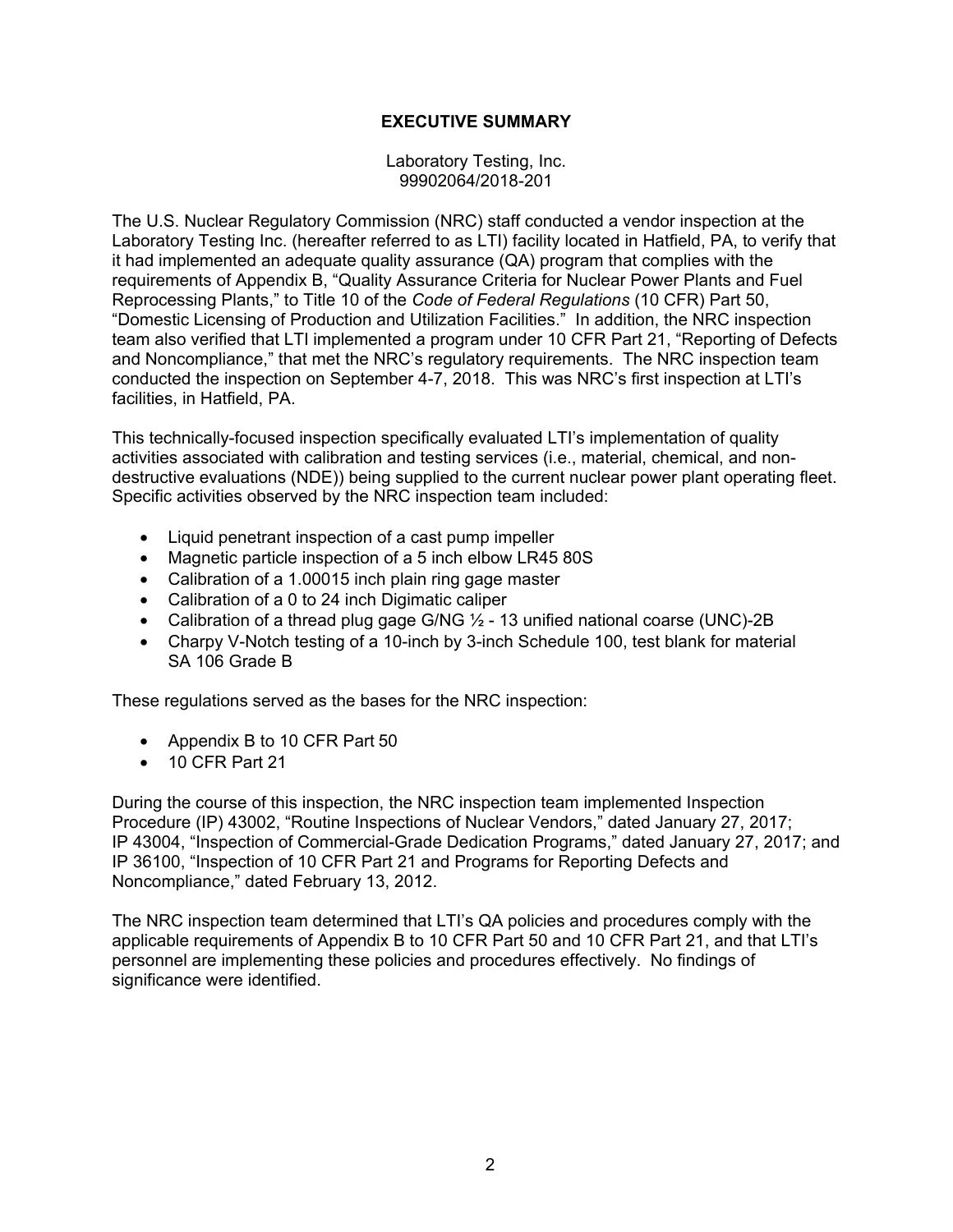# **REPORT DETAILS**

# 1. 10 CFR Part 21 Program

## a. Inspection Scope

The NRC inspection team reviewed LTI's policies and implementing procedures that govern LTI's 10 CFR Part 21, "Reporting of Defects and Noncompliance," program to determine compliance with the regulatory requirements. In addition, the NRC inspection team examined the 10 CFR Part 21 postings and a sample of LTI's purchase orders (POs) for compliance with the requirements of 10 CFR 21.21, "Notification of Failure to Comply or Existence of a Defect and its Evaluation," and 10 CFR 21.31, "Procurement Documents." The NRC inspection team observed that LTI's nonconformance and corrective action procedures provides a link to the 10 CFR Part 21 program.

The NRC inspection team reviewed LTI's procedure to perform 10 CFR Part 21 evaluations to determine if it addresses the requirements for evaluating deviations and failures to comply. The NRC inspection team reviewed only the procedures because at the time of the inspection LTI had not performed any evaluations under 10 CFR Part 21.

The NRC inspection team also discussed the 10 CFR Part 21 program with LTI's management and technical staff. The attachment to this inspection report lists the documents reviewed by the NRC inspection team.

b. Observations and Findings

No findings of significance were identified.

c. Conclusion

The NRC inspection team concluded that LTI is implementing its 10 CFR Part 21 program in accordance with the regulatory requirements of 10 CFR Part 21. Based on the limited sample of documents reviewed, the NRC inspection team also determined that LTI policies and procedures are adequate to implement the regulatory requirements 10 CFR Part 21. No findings of significance were identified.

#### 2. Oversight of Suppliers

#### a. Inspection Scope

The NRC inspection team reviewed LTI's policies and implementing procedures that govern the implementation of its oversight of contracted activities to determine compliance with the requirements of Criterion IV, "Procurement Document Control," and Criterion VII, "Control of Purchased Material, Equipment, and Services," of Appendix B, "Quality Assurance Criteria for Nuclear Power Plants and Fuel Reprocessing Plants," to 10 CFR Part 50, "Domestic Licensing of Production and Utilization Facilities."

The NRC inspection team reviewed a sample of purchase orders (POs) to determine that the POs included, as appropriate, the applicable technical and quality requirements. In addition, the NRC inspection team reviewed a sample of receipt inspection records (e.g., Certificates of Calibration), to determine that these records (1) had been reviewed by LTI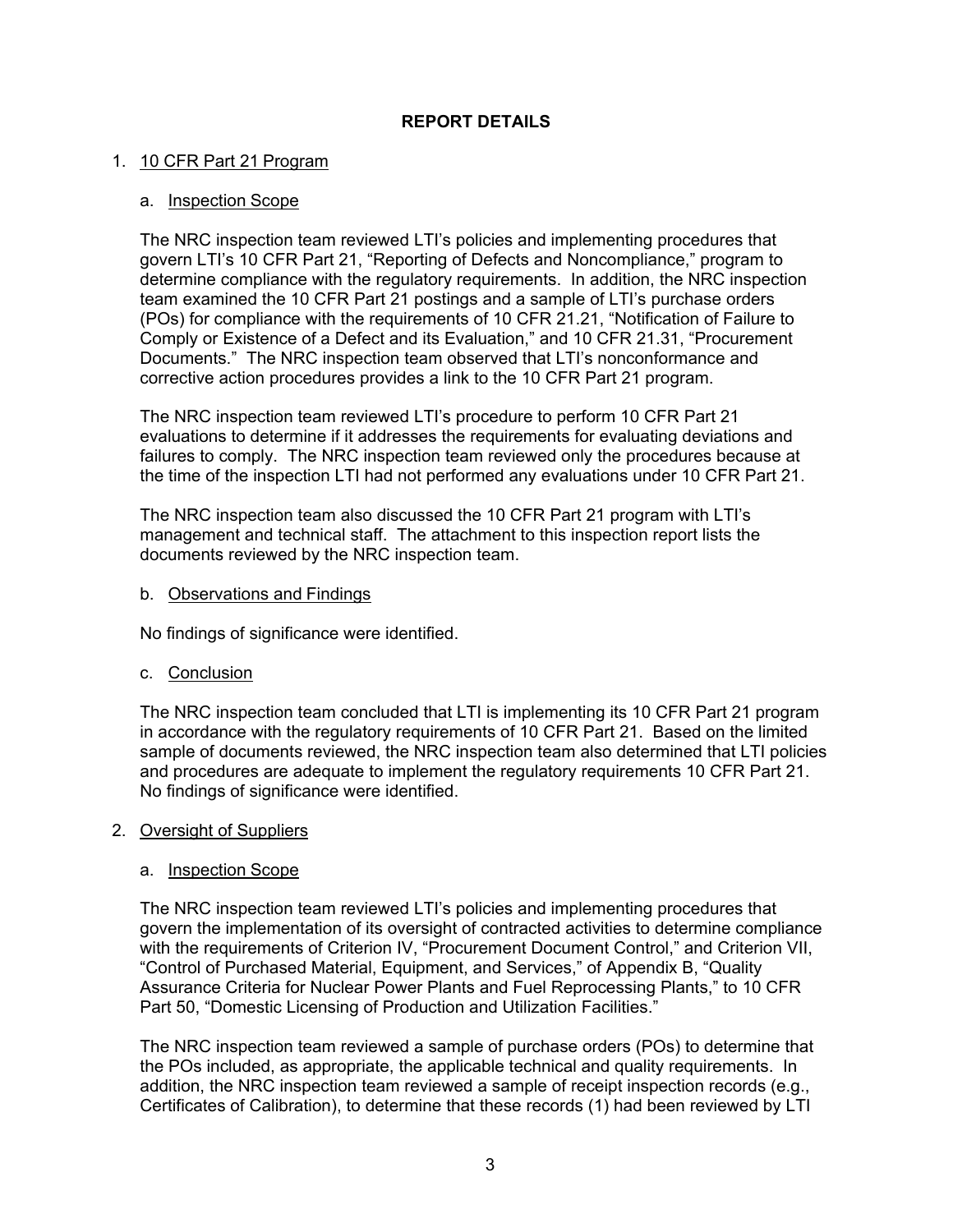for compliance with the requirements of the POs, and (2) the records contained the applicable technical and regulatory information. In addition, the NRC inspection team reviewed a sample of external audits for qualification of Appendix B suppliers and verified that the audit reports included an audit plan, findings were identified and dispositioned, documented with adequate objective evidence of compliance with the applicable requirements, and were reviewed by LTI's responsible management. Furthermore, the NRC inspection team reviewed LTI's approved suppliers list (ASL) to determine that the suppliers listed had been qualified in accordance with LTI's specifications and that the ASL was being kept up to date.

The NRC inspection team also discussed the supplier oversight program with LTI's management and technical staff. The attachment to this inspection report lists the documents reviewed by the NRC inspection team.

## b. Observations and Findings

No findings of significance were identified.

## c. Conclusion

The NRC inspection team concluded that LTI is implementing its oversight of suppliers in accordance with the regulatory requirements of Criterion IV and Criterion VII of Appendix B to 10 CFR Part 50. Based on the limited sample of documents reviewed, the NRC inspection team also determined that LTI is implementing its policies and procedures associated with the oversight of suppliers. No findings of significance were identified.

#### 3. Commercial-Grade Dedication

#### a. Inspection Scope

The NRC inspection team reviewed LTI's policies and implementing procedures that govern the dedication of commercial-grade services for use in safety-related applications to determine its compliance with the applicable regulatory requirements of Criterion III, "Design Control," and Criterion VII of Appendix B to 10 CFR Part 50.

The NRC inspection team observed that LTI's commercial-grade dedication activities are limited to qualifying commercial calibration service suppliers in accordance with the requirements of the International Standard Organization (ISO)/International Electrotechnical Commission (IEC) 17025, "General Requirements for the Competence of Testing and Calibration Laboratories," in lieu of performing an on-site commercial-grade survey. Specifically, LTI implements this process in accordance with the conditions imposed on the NRC's approval of the International Laboratory Accreditation Cooperation accreditation process documented in the Arizona Public Service's safety evaluation dated September 28, 2005 (Agencywide Documents Access and Management System Accession No. ML052710224).

The NRC inspection team observed that LTI's use of software is limited to the software contained in the equipment used to perform calibration and testing. The software is used to record data, calculate calibration results based on acceptance criteria, and produce data for calibration reports. The software is verified and validated by LTI when the equipment is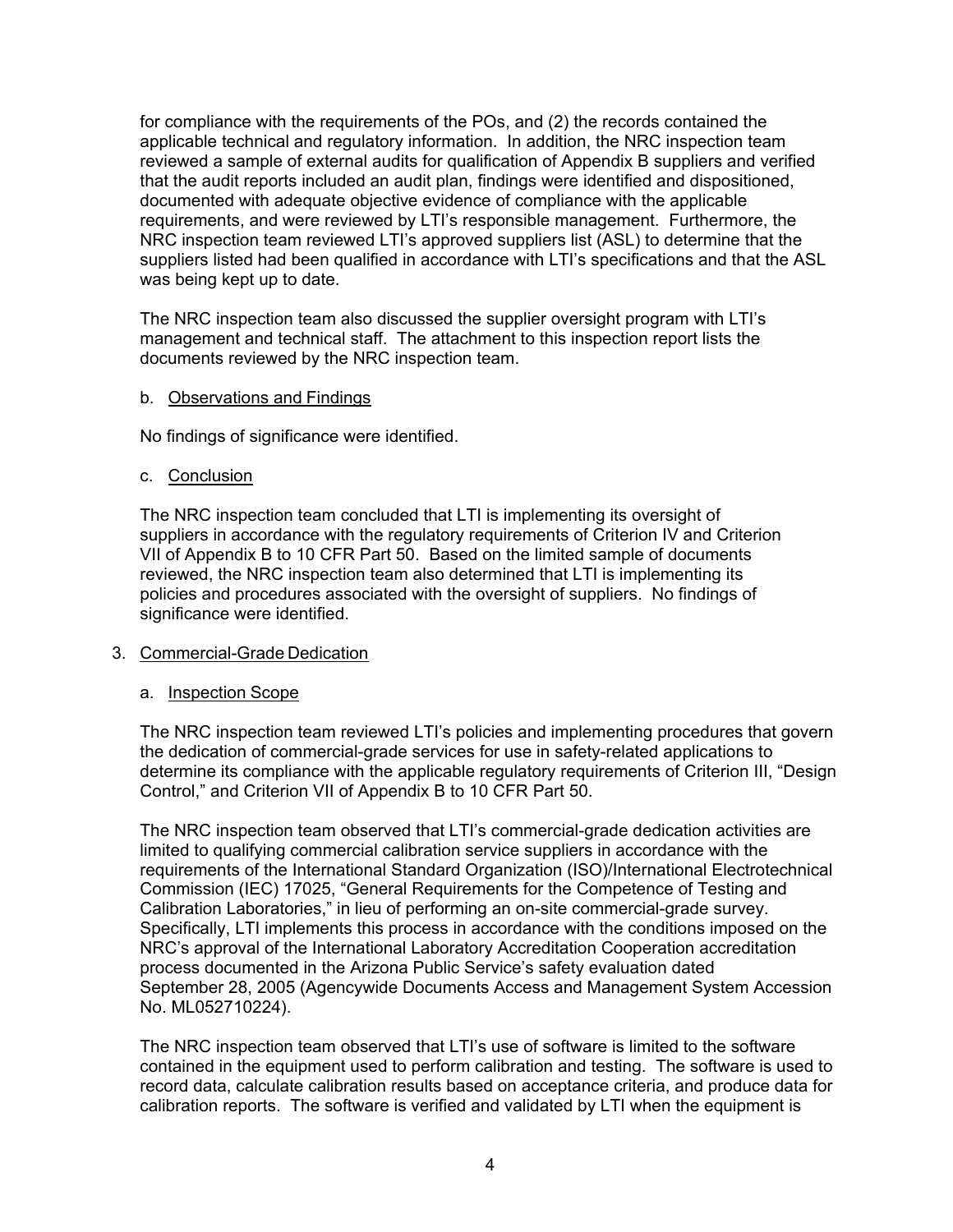purchased, through conducting hand calculations in parallel with use of the equipment and the results are compared. LTI has a process in place to ensure that each software version is validated prior to use and if a discrepancy is identified during validation or during the use of the software, LTI will initiate a nonconformance report. LTI has not received any error notices, nor have they had any failures with the software associated with the equipment used.

The NRC inspection team also discussed the limited scope commercial-grade dedication program with LTI's management and technical staff. The attachment to this inspection report lists the documents reviewed by the NRC inspection

# b. Observations and Findings

No findings of significance were identified.

## c. Conclusion

The NRC inspection team concluded that LTI is implementing their limited scope commercial-grade dedication program in accordance with the regulatory requirements of Criterion III and Criterion VII of Appendix B to 10 CFR Part 50. Based on the limited sample of documents reviewed, the NRC inspection team also determined that LTI is implementing its policies and procedures associated with the commercial-grade dedication program. No findings of significance were identified.

## 4. Control of Special Processes

# a. Inspection Scope

The NRC inspection team reviewed LTI's policies and implementing procedures that govern the control of special processes to determine compliance with the regulatory requirements of Criterion IX, "Control of Special Processes," of Appendix B to 10 CFR Part 50, Section V, "Nondestructive Examination," of the American Society of Mechanical Engineers (ASME) Boiler and Pressure Vessel (B&PV) Code, 2015 Edition; and the American Society for Nondestructive Testing (ASNT) SNT-TC-1A, "Personnel Qualification and Certification in Nondestructive Testing."

The NRC inspection team reviewed for adequacy the procedures used for nondestructive examinations (NDE) and observed that they contained the applicable technical information and addressed the quality requirements. In addition, the NRC inspection team selected a sample of NDE reports for safety-related components and observed that the NDEs were performed by qualified personnel, using qualified procedures in accordance with the requirements of Section V of the ASME B&PV Code and ASNT SNT-TC-1A, and used calibrated equipment.

The NRC inspection team reviewed LTI's procedure for certification and qualification of magnetic particle (MP) and liquid penetrant (LP) examination personnel and observed they were consistent with the latest revision of the ASNT SNT-TC-1A. The NRC inspection team reviewed the light meters used during MP and LP examinations and observed that they were identified with a calibration sticker and that the calibration records were current and within the specified range and frequency.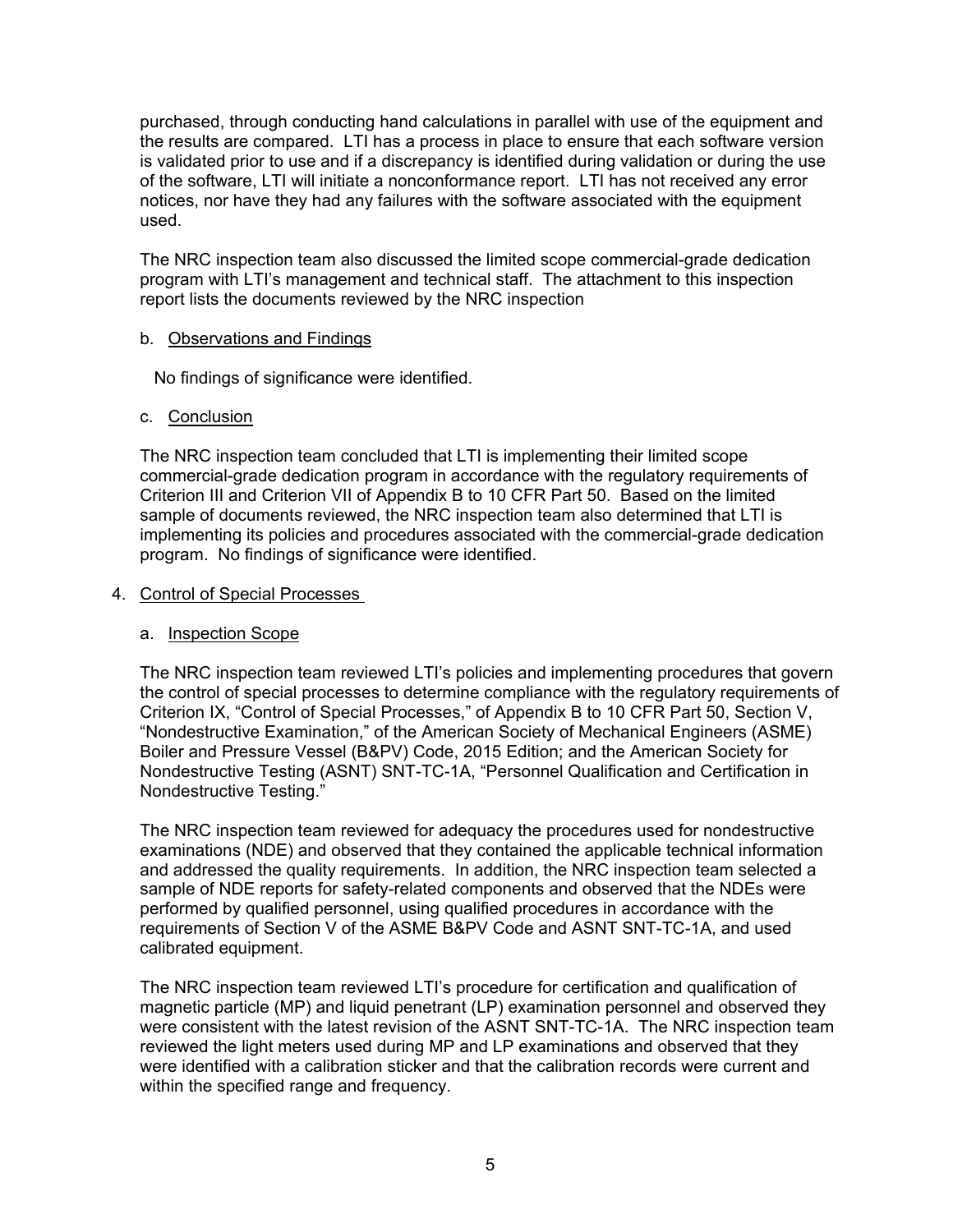The NRC inspection team reviewed the training and qualification records for three of LTI's NDE Level III inspectors. The NRC inspection team observed that the inspectors' records indicate that the individuals had been trained and qualified in accordance with LTI's procedures, ASNT SNT-TC-1A, and the ASME B&PV Code. The NRC inspection team also reviewed all NDE personnel's annual vision test records and noted that they were current.

The NRC inspection team also discussed the control of special processes program with LTI's management and technical staff. The attachment to this inspection report lists the documents reviewed by the NRC inspection team.

## b. Observation and Findings

No findings of significance were identified.

## c. Conclusion

The NRC inspection team concluded that LTI is implementing its control of special processes program in accordance with the regulatory requirements of Criterion IX of Appendix B to 10 CFR Part 50. Based on the limited sample of documents reviewed, the NRC inspection team also determined that LTI is implementing its policies and procedures associated with the control of special processes program. No findings of significance were identified.

## 5. Test Control

## a. Inspection Scope

The NRC inspection team reviewed LTI's policies and implementing procedures that govern LTI's testing activities to determine compliance with the regulatory requirements in Criterion XI, "Test Control," of Appendix B to 10 CFR Part 50.

The NRC inspection team reviewed a sample of test plans and laboratory procedures which showed that applicable customer specifications were translated correctly into test plans, procedures or instructions. The NRC inspection team reviewed a completed tensile, hardness, and chemical test for a carbon steel forged material; and a chemical composition analysis for stainless steel material. The NRC inspection team observed that the tests were performed in accordance with the test procedures and applicable standards.

The NRC inspection team also discussed the test control program with LTI's management and technical staff. The attachment to this inspection report lists the documents reviewed by the NRC inspection team.

#### b. Observations and Findings

No findings of significance were identified.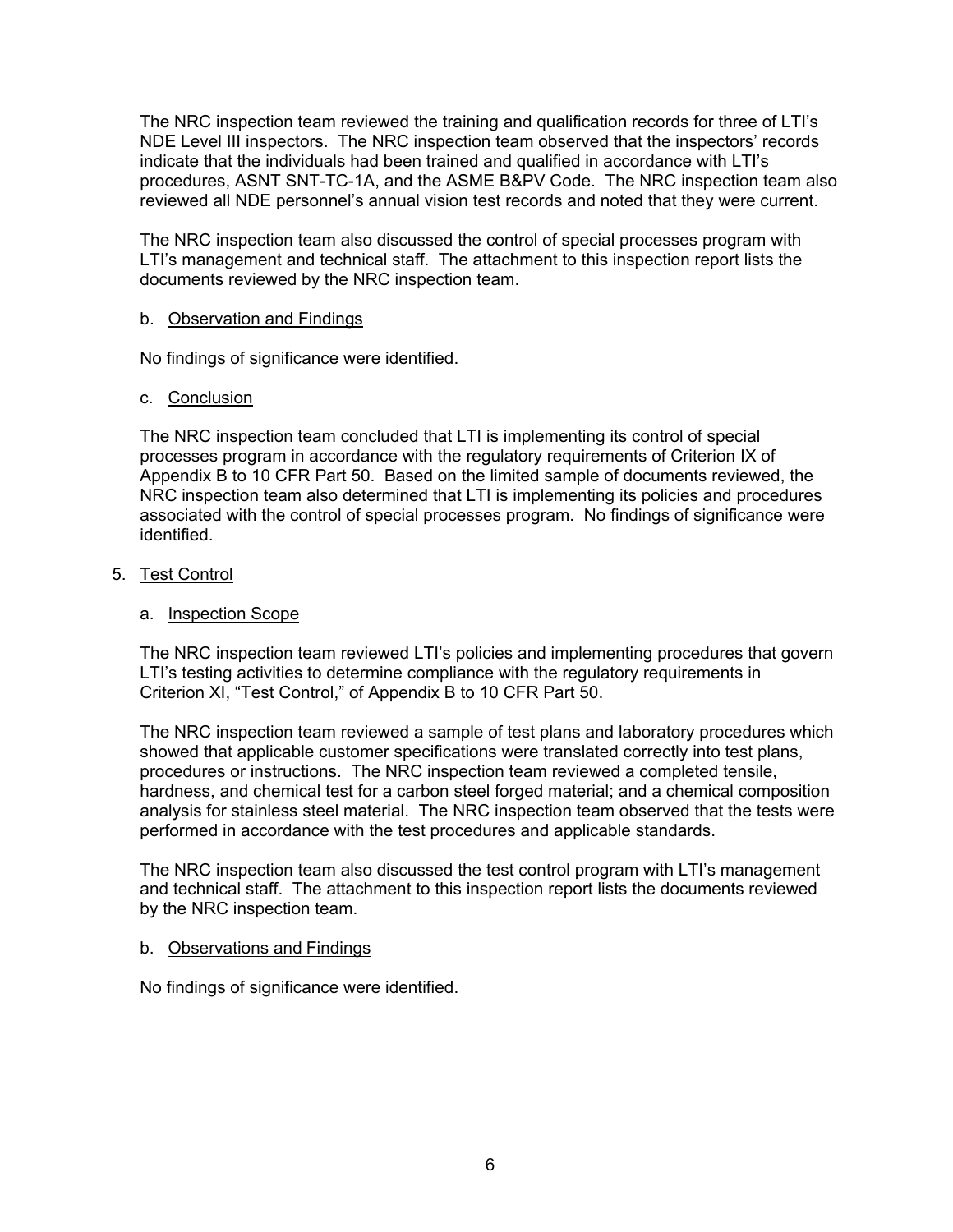# c. Conclusion

The NRC inspection team concluded that LTI is implementing its test control program in accordance with the regulatory requirements of Criterion XI of Appendix B to 10 CFR Part 50. Based on the limited sample of documents reviewed, the NRC inspection team also determined that LTI is implementing its policies and procedures associated with the test control program. No findings of significance were identified.

# 6. Control of Measuring and Test Equipment

## a. Inspection Scope

The NRC inspection team reviewed LTI's policies and implementing procedures that govern the measuring and test equipment (M&TE) program to determine compliance with the requirements of Criterion XII, "Control of Measuring and Test Equipment," of Appendix B to 10 CFR Part 50.

For a sample of M&TE, the NRC inspection team observed that the M&TE had the appropriate calibration stickers and current calibration dates, including the calibration due date. The NRC inspection team also noted that the M&TE had been calibrated, adjusted, and maintained at prescribed intervals prior to use. In addition, the calibration records reviewed by the NRC inspection team indicated the as-found or as-left conditions, accuracy required, calibration results, calibration dates, and the due dates for recalibration.

The NRC inspection team performed a walk-down to observe that M&TE was labeled, handled, and stored in a manner that indicated the calibration status of the instrument and ensured its traceability to calibration test data.

The NRC inspection team discussed the M&TE program with LTI's management and technical staff. The attachment to this inspection report lists the documents reviewed by the NRC inspection team.

#### b. Observations and Findings

No findings of significance were identified.

# c. Conclusion

The NRC inspection team concluded that LTI is implementing its M&TE program in accordance with the regulatory requirements of Criterion XII of Appendix B to 10 CFR Part 50. Based on the limited sample of documents reviewed, the NRC inspection team also determined that LTI is implementing its policies and procedures associated with the M&TE program. No findings of significance were identified.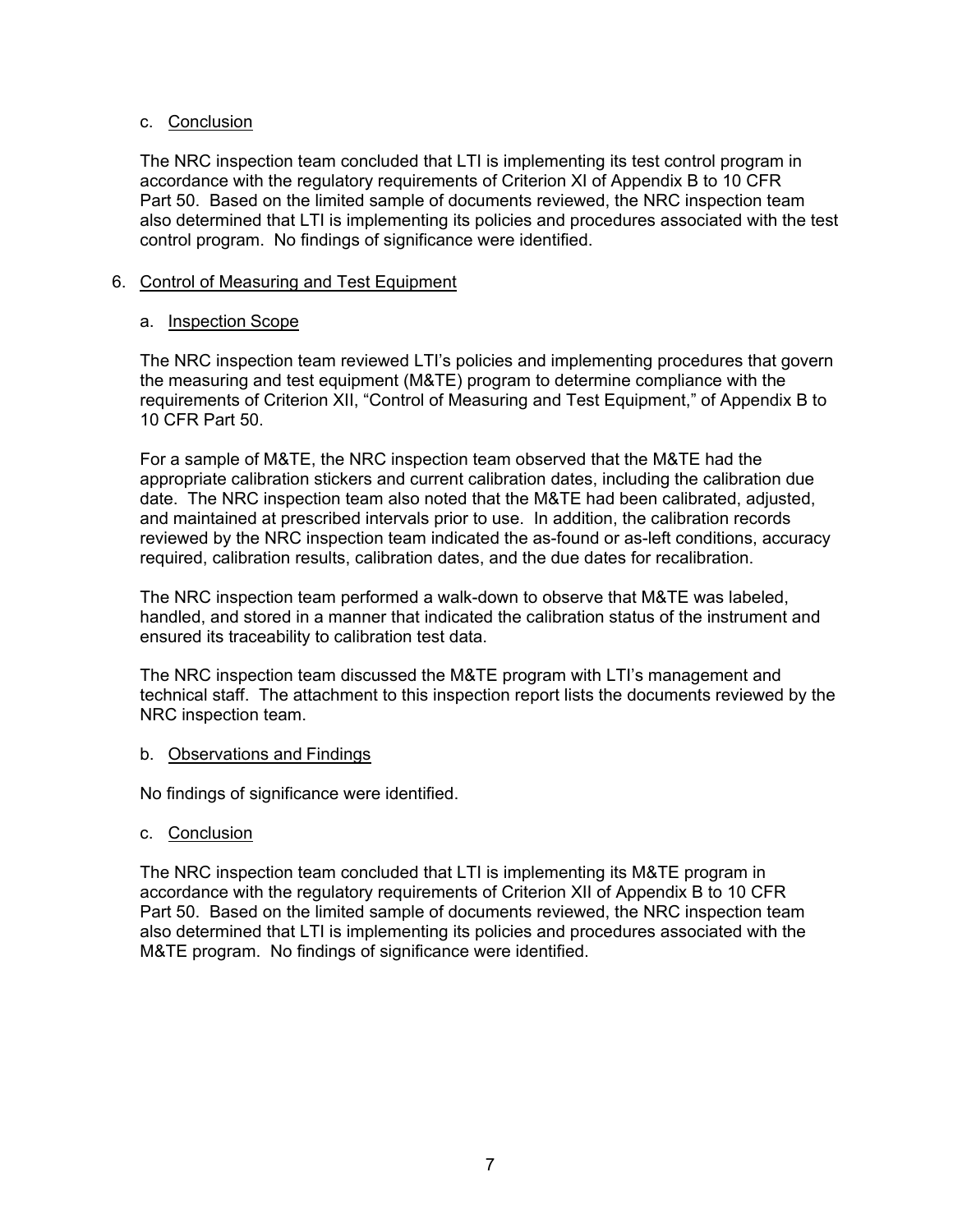# 7. Corrective Action/Nonconformance

## a. Inspection Scope

The NRC inspection team reviewed LTI's policies and implementing procedures that govern the nonconformances and corrective action programs to determine compliance with the requirements of Criterion XV, "Nonconforming Materials, Parts, or Components," and Criterion XVI, "Corrective Action," of Appendix B to 10 CFR Part 50.

The NRC inspection team reviewed a sample of nonconformance reports (NCRs) to verify that LTI: (1) dispositioned the NCRs in accordance with the applicable procedures, (2) documented an appropriate technical justification for various dispositions, and (3) took adequate corrective action with regard to the nonconforming items. The NRC inspection team also verified that NCRs provide a link to the 10 CFR Part 21 program.

The NRC inspection team also reviewed a sample of corrective action reports (CARs) to determine if conditions adverse to quality were promptly identified, corrected and provided a link to 10 CFR Part 21. The NRC inspection team observed that the CARs provided: (1) a description of the conditions adverse to quality, (2) an analysis of the cause of these conditions and the corrective actions taken to prevent recurrence, as applicable, (3) direction for review and approval by the responsible authority, and, (4) a description of the current status of the corrective actions.

The NRC inspection team also discussed the corrective action and nonconformances with LTI's management and technical staff. The attachment to this inspection report lists the documents reviewed by the NRC inspection team.

# b. Observations and Findings

No findings of significance were identified.

# c. Conclusion

The NRC inspection team concluded that LTI is implementing its corrective action and nonconformance programs in accordance with the regulatory requirements of Criterion XV and Criterion XVI of Appendix B to 10 CFR Part 50. Based on the documents reviewed, the NRC inspection team also determined that LTI is implementing its policies and procedures associated with corrective actions and nonconformance programs. No findings of significance were identified.

# 8. Audits

## a. Inspection Scope

The NRC inspection team reviewed LTI's policies and procedures that govern the external and internal audits to determine compliance with the requirements of Criterion XVIII, "Audits," of Appendix B to 10 CFR Part 50.

The NRC inspection team reviewed a sample of internal and external audit reports and observed that the audits were performed by qualified auditors by reviewing a sample of training and qualification records of LTI's lead auditors and that auditing personnel had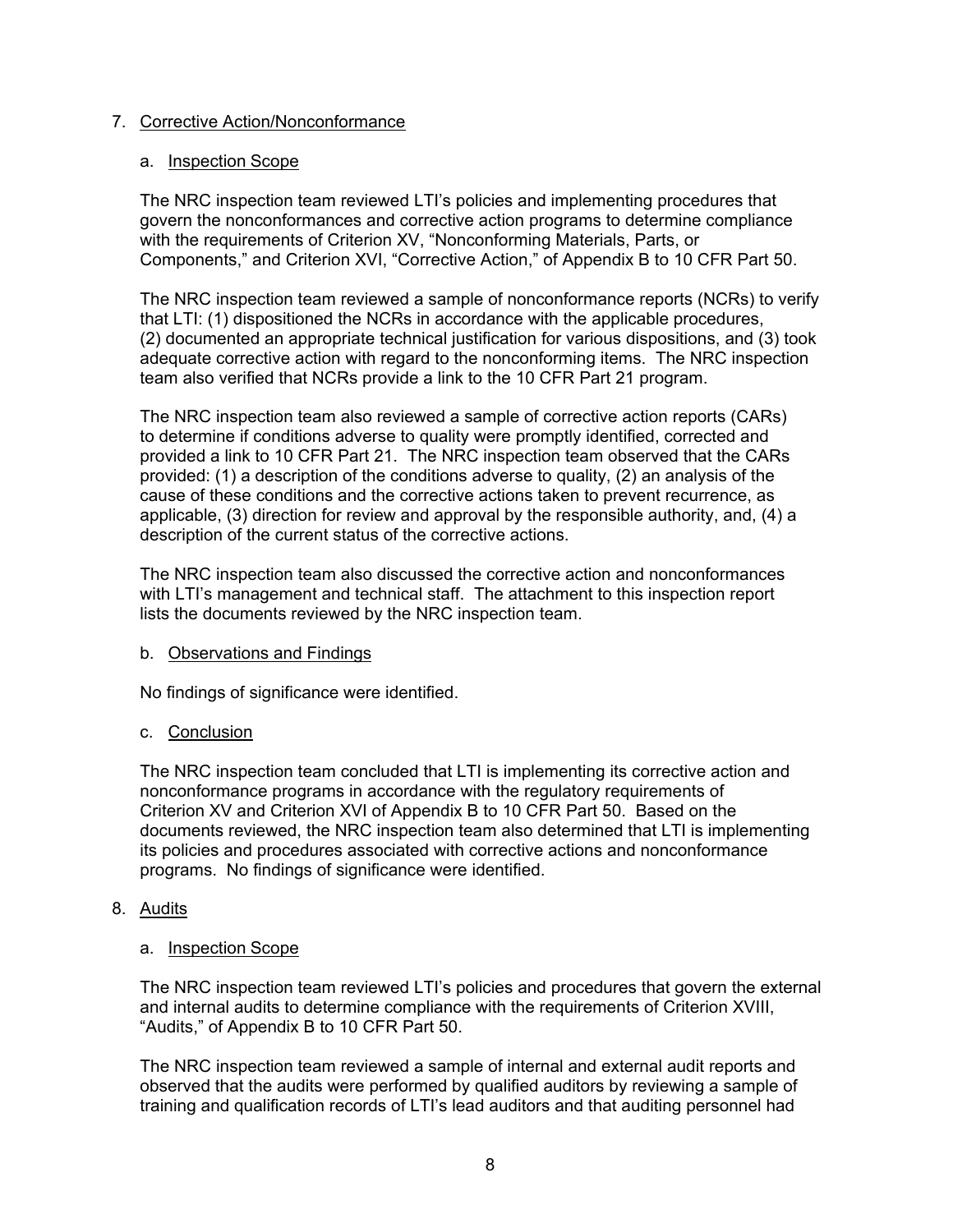completed all the required training and had maintained the applicable qualification and certification in accordance with LTI's policies and procedures. In addition, the NRC inspection team reviewed a sample of internal audit reports to determine if the reports included: an audit plan, any findings identified, adequate documentation of objective evidence of compliance with the applicable requirements, and a review by LTI's responsible management. Furthermore, the NRC inspection team observed that the internal audits were performed by personnel not having direct responsibilities in the areas being audited. The NRC inspection team noted that audit findings were dispositioned and corrective actions were implemented to correct the issues identified.

The NRC inspection team also discussed the audits program with LTI's management and technical staff. The attachment to this inspection report lists the documents reviewed by the NRC inspection team.

#### b. Observations and Findings

No findings of significance were identified.

## c. Conclusion

The NRC inspection team concluded that LTI is conducting its external and internal audits in accordance with the regulatory requirements of Criterion XVIII of Appendix B to 10 CFR Part 50. Based on the limited sample of documents reviewed and interviews conducted, the NRC inspection team determined that LTI is implementing its policies and procedures associated with internal audits. No findings of significance were identified.

#### 9. Entrance and Exit Meetings

On September 4, 2018, the NRC inspection team discussed the scope of the inspection with Mr. Michael McVaugh, Chief Executive Officer/President, and other members of LTI's management and technical staff. On September 7, 2018, the NRC inspection team presented the inspection results and observations during an exit meeting with Mr. McVaugh, and other members of LTI's management and technical staff. The attachment to this report lists the attendees of the entrance and exit meetings, as well as those individuals whom the NRC inspection team interviewed.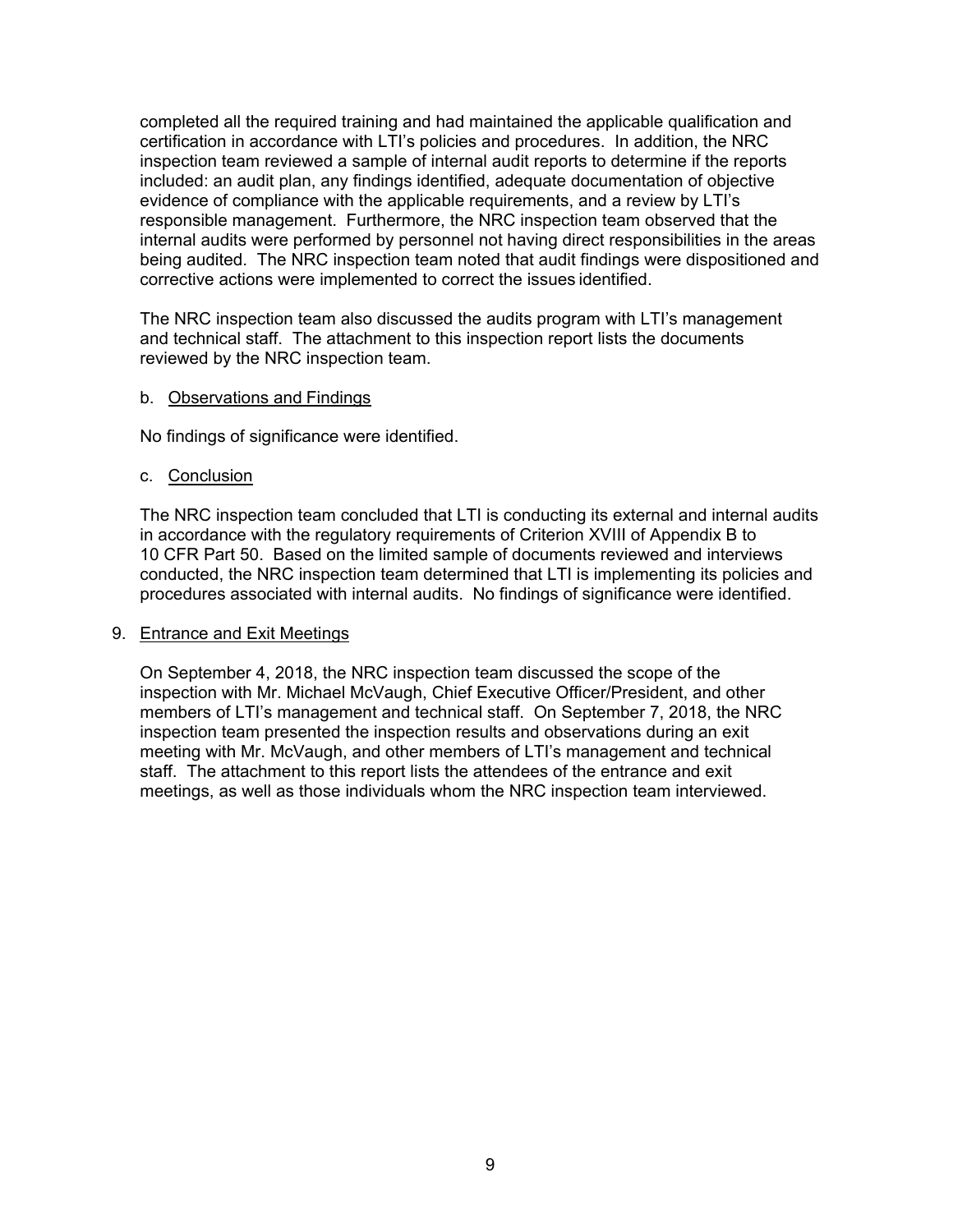# **ATTACHMENT**

# 1. ENTRANCE/EXIT MEETING ATTENDEES

| <b>Name</b>              | <b>Title</b>                                                      | <b>Affiliation</b>                   | Entrance | <b>Exit</b> | <b>Interviewed</b> |
|--------------------------|-------------------------------------------------------------------|--------------------------------------|----------|-------------|--------------------|
| Michael McVaugh          | <b>Chief Executive</b><br>Officer/President or                    | Laboratory<br>Testing, Inc.<br>(LTI) | X        | X           |                    |
| Brandon McVaugh          | <b>Director of Operations</b>                                     | LTI                                  | X        | X           |                    |
| Brad McVaugh             | <b>Machine Shop</b><br>Manager                                    | LTI                                  | X        | X           |                    |
| Jonathan Faia            | Director of Quality                                               | LTI                                  | X        | X           | X                  |
| Eric Baum                | <b>Business Development</b><br>Manager                            | LTI                                  | X        |             |                    |
| Sherri Scheifele         | <b>Quality Assurance</b><br>(QA) Specialist                       | LTI                                  | X        | X           | X                  |
| <b>Heather Heathwood</b> | <b>QA Coordinator/Lead</b><br>Auditor                             | LTI                                  |          |             | X                  |
| <b>Rick Gaynor</b>       | Metrology Manager                                                 | LTI                                  |          |             | X                  |
| <b>Lee Dilks</b>         | <b>Destructive Testing</b><br>Manager/Chemistry/<br>Metallography | LTI                                  |          |             | X                  |
| <b>Edward Deeny</b>      | QA Manager                                                        | LTI                                  | X        | X           | X                  |
| Jay Kohr                 | <b>Calibration Technician</b><br>Level II                         | LTI                                  |          |             | X                  |
| Donna Schooner           | <b>Calibration Technician</b><br>Level II                         | LTI                                  |          |             | X                  |
| <b>Bob Hall</b>          | <b>Calibration Technician</b><br>Level I                          | LTI                                  |          |             | X                  |
| Don Myers                | Level II Liquid<br>Penetrant (LP) Testing<br>Supervisor           | LTI                                  |          |             | X                  |
| <b>Rick Stuart</b>       | Level II Magnetic<br>Particle (MP) Testing<br>Supervisor          | LTI                                  |          |             | X                  |
| <b>Steve Fretz</b>       | <b>Mechanical Testing</b><br>Technician                           | LTI                                  |          |             | X                  |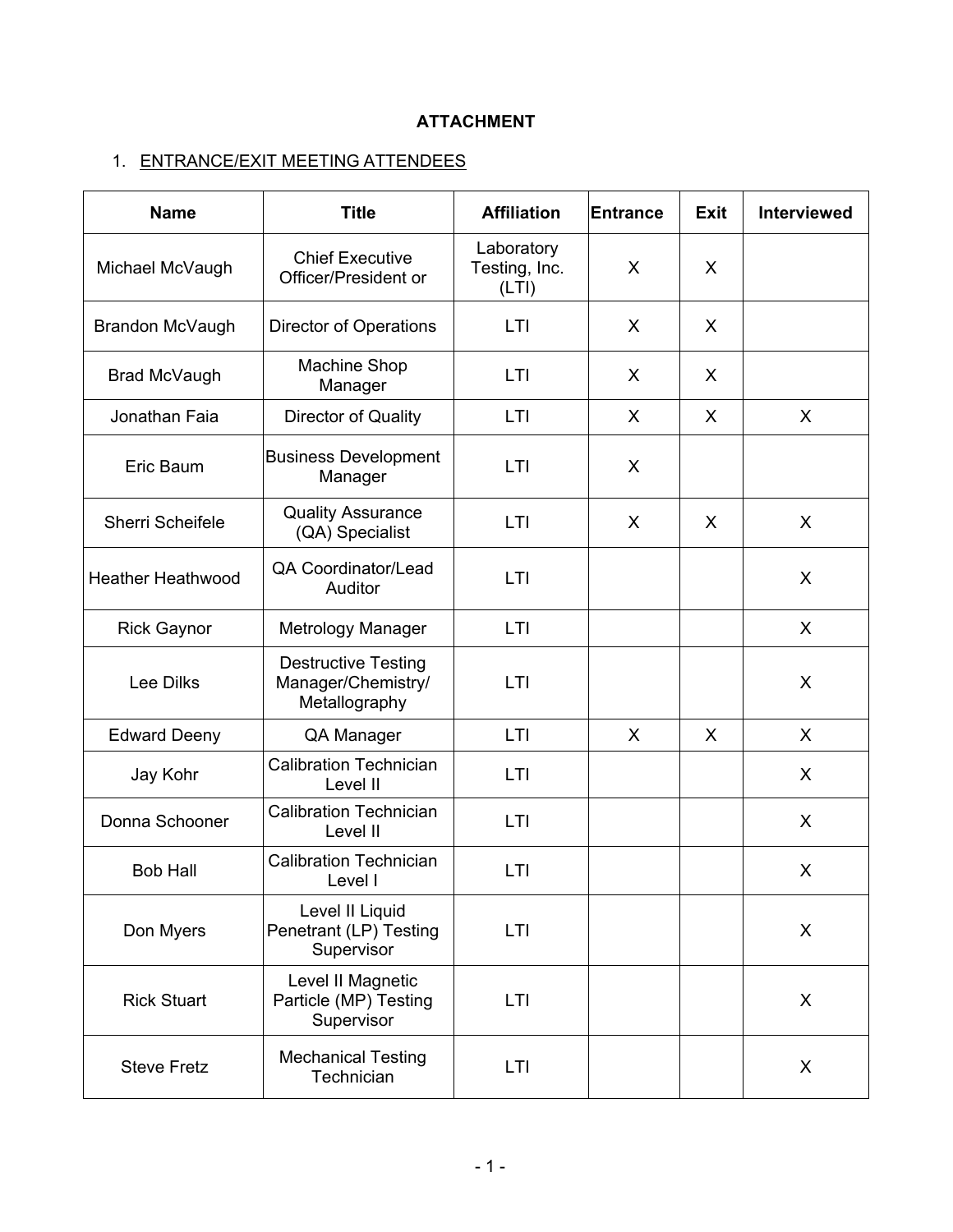| <b>Name</b>                 | <b>Title</b>                                    | <b>Affiliation</b>                              | Entrance | <b>Exit</b>  | <b>Interviewed</b> |
|-----------------------------|-------------------------------------------------|-------------------------------------------------|----------|--------------|--------------------|
| <b>Tyler Snyder</b>         | Manufacturing<br>Engineer                       | LTI                                             |          |              | X                  |
| <b>Ashley Phillips</b>      | <b>Chemistry &amp; Corrosion</b><br>Coordinator | LTI                                             |          |              | X                  |
| Eva Pellow                  | Metrology/Calibration<br>Lead Technician        | <b>LTI</b>                                      |          |              | $\sf X$            |
| <b>Terry Baker</b>          | Metrology/Calibration<br>Technician             | LTI                                             |          |              | X                  |
| <b>Eddie Phillips</b>       | <b>Metrology Specialist</b>                     | <b>LTI</b>                                      |          |              | $\sf X$            |
| Collin Jones                | <b>IT Support Specialist</b>                    | LTI                                             |          |              | $\sf X$            |
| Paul Szczepaniak            | <b>Mechanical Lab</b><br>Manager                | LTI                                             |          |              | X                  |
| Andy Giordano               | <b>Supervisor Mechanical</b><br>Shop            | LTI                                             |          |              | X                  |
| <b>Lenny Flowers</b>        | Machine Operator                                | LTI                                             |          |              | X                  |
| <b>Steve Walmsley</b>       | Level II Ultrasonic<br>Testing                  | LTI                                             |          |              | X                  |
| <b>Edgardo Torres</b>       | Inspector/Team Lead                             | <b>NRC</b>                                      | X        | X            |                    |
| Jonathan Ortega-<br>Luciano | Inspector                                       | <b>NRC</b>                                      | X.       | X            |                    |
| Yamir Diaz-Castillo         | Inspector                                       | <b>NRC</b>                                      | X        | X            |                    |
| <b>Thomas Herrity</b>       | Inspector                                       | <b>NRC</b>                                      | X        | X            |                    |
| <b>Chantal Gélinas</b>      | Inspector                                       | Canadian<br><b>Nuclear Safety</b><br>Commission | X        | $\mathsf{X}$ |                    |

# 2. INSPECTION PROCEDURES USED

Inspection Procedure (IP) 36100, "Inspection of 10 CFR Part 21 and Programs for Reporting Defects and Noncompliance," dated February 13, 2012.

IP 43002, "Routine Inspections of Nuclear Vendors," dated January 27, 2017

IP 43004, "Inspection of Commercial-Grade Dedication Programs," dated January 27, 2017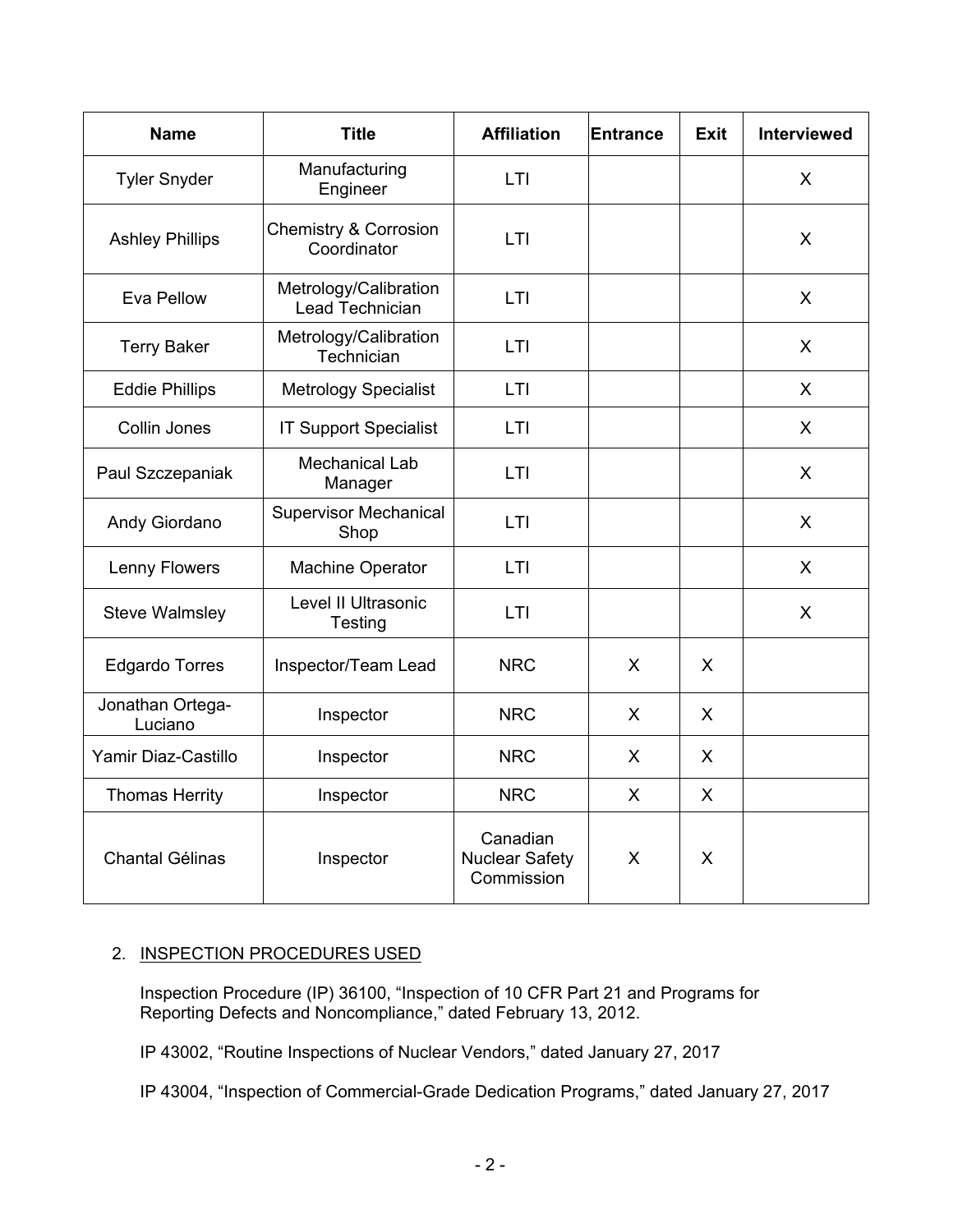# 3. LIST OF ITEMS OPENED, CLOSED, AND DISCUSSED

None.

# 4. DOCUMENTS REVIEWED

Policies and Procedures

LP-E165, "General Procedure for Fluorescent Penetrant Examination in Accordance with ASTM E-165," Revision 6, dated July 22, 2016

LTI-AQMR, "Assuring Quality of Metrology Results," Revision 2, dated February 11, 2009

LTI-AQTR, "Assuring Quality of Test Results," Revision 1, dated February 23, 2015

LTI-CAR, "Procedure for Corrective Action," Revision 15, dated October 18, 2013

LTI-COMP, "Resolution of Customer Complaints," Revision 2 dated June 9, 2014

LTI-EXT-AUD, "Procedure for Performance of External Audits and Surveys," Revision 6, dated June 4, 2015

LTI-INT-1, "Procedure for Performance of Internal Audits," Revision 13, dated September 30, 2016

LTI-LP-TO, "Training Outline for Liquid Penetrant Testing," Revision 5, dated September 22, 2010

LTI-MANCTRL, "Control of the Quality System Program Manual," Revision 6, dated August 8, 2014

LTI-MP-TO, "Training Outline for Magnetic Particle Testing," Revision 5, dated September 22, 2010

LTI-Nonconformance, "Procedure for Reporting and Control of Nonconforming Testing and/or Calibration Items," Revision 8, dated January 13, 2015

LTI-Procedure, "Preparation of Documents," Revision 9, dated May 18, 2016

LTI-QUAL-NQA1, "Qualification and Certification of Inspection and Testing Personnel," Revision 4, dated February 29, 2012

LTI-SAMPLING, "Procedure for Sampling," Revision 0, dated March 17, 2010

LTI-SCS-RAL, "Subcontracted Calibration Services from Recognized Accredited Laboratories," Revision 5, dated January 30, 2014

LTI-SWQA-1, "Procedure for Validation of Computer Software," Revision 4, dated September 30, 2010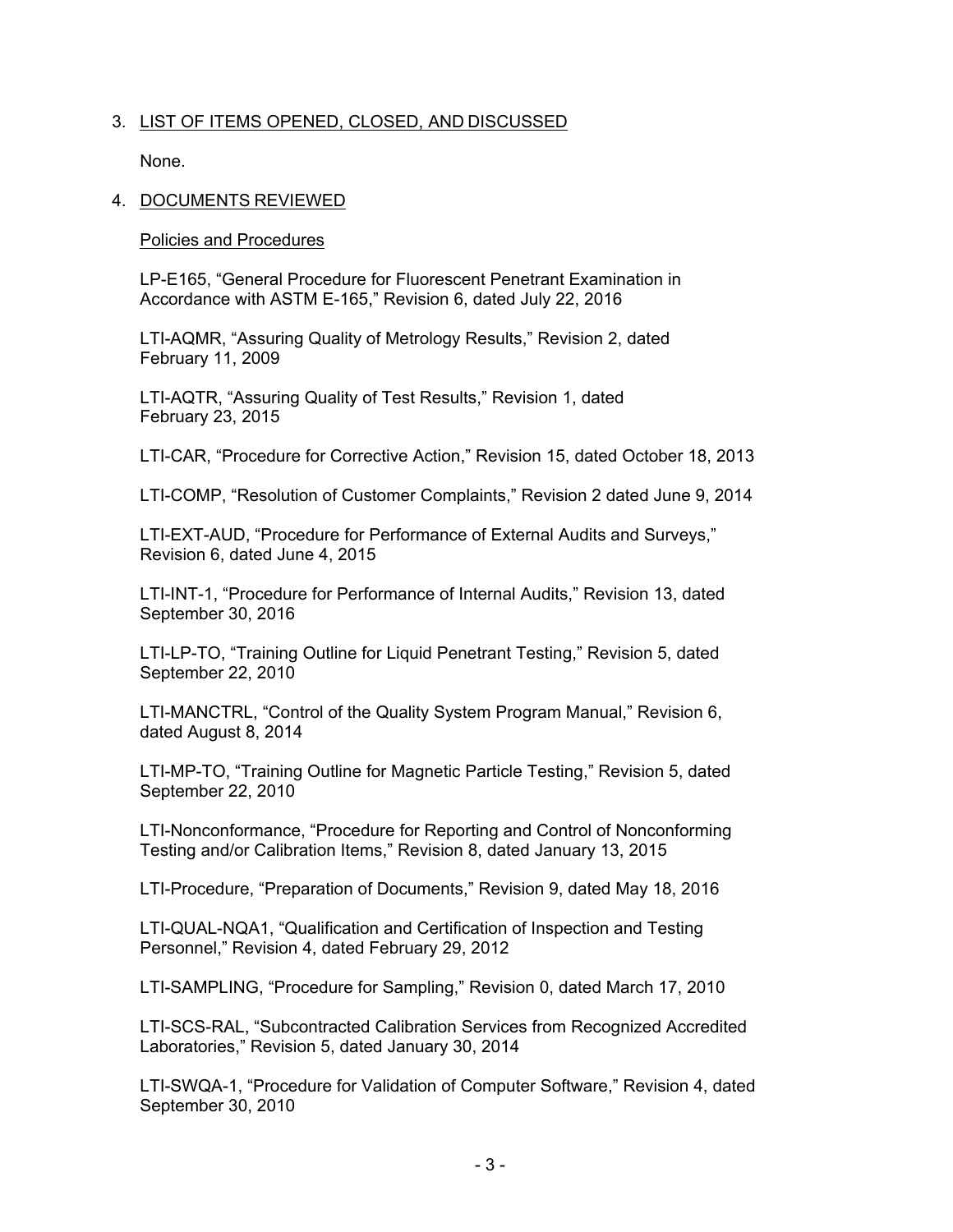LTI-QUAL-NQA1, "Qualification and Certification of Inspection and Testing Personnel," Revision 4, dated February 29, 2012

LTI-VT-TO, "Training Outline for Visual Inspection," Revision 1, dated April, 9, 2007

CP-PHM-1, "Calibration Procedure for pH Meters," Revision 1, dated June 1, 2018

CP-PR-PP-1, "Calibration Procedure for Plain Cylindrical Plugs and Rings," Revision 3, dated May 11, 2015

CP-STP-1, "Procedure for Calibration of Straight Thread Plug Gages (Working Plugs and Setting Plugs)," Revision 3, dated November 28, 2016

CP-VC-1, "Calibration Procedure for Vernier, Dial, and Electronic Calipers," Revision 5, dated May 23, 2017

PI-1, "Purchasing Instructions for Materials and Services," Revision 15, dated June 2, 2016

PI-1 Addenda CGD, "Commercial Grade Items/Services/Software," Revision 3, dated December 8, 2016

PI-1 Addenda CGD LP Materials, "Addenda for Commercial Grade Dedication for the Purchasing of Liquid Penetrant Materials," Revision 1, dated July 7, 2017

PI-1 Addenda Quality PO, "Procedure for Creating Quality Purchase Orders for Procurement of Reference Standards, Outside Services, Calibration and Repair Services," Revision 0, dated September 6, 2011

PQ-AUD-1, "Procedure for Qualification and Certification of Auditors and Lead Auditors in Accordance with ASME/ANSI N45.2.23 and ASME/NQA-1," Revision 2, dated December 13, 2011

PQ-MAS-1, "Procedure for Personnel Qualification," Revision 12, dated February 1, 2013

PQ-NDT-1, "Nondestructive Examination Personnel Qualification and Certification Written Practice in Accordance with SNT-TC-1A, ASME Section III, V, VIII and T9074-AS-GIB-010/271," Revision 28, dated October 5, 2017

PQ-410-1, "Nondestructive Examination Personnel Qualification and Certification Written Practice in Accordance with NAS-410, Rev.4," Revision 22, dated October 3, 2017

QC-MTL-NDT, "Material Control and Maintenance of Traceability for Nondestructive Testing of Pipe, Tube, Bar, Plate, etc.," Revision 3, dated August 11, 2015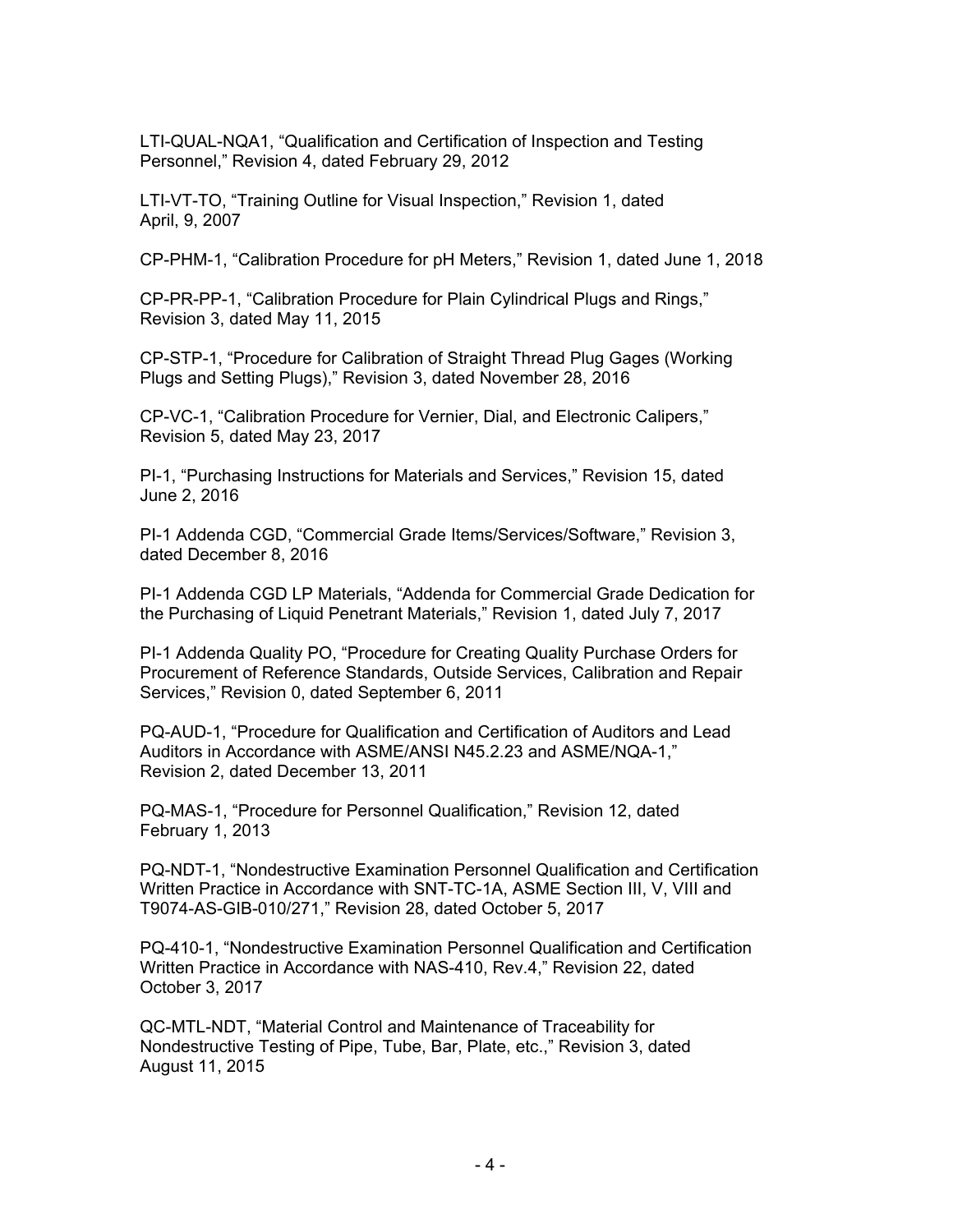RI-1, "Procedure for Receiving, Order Entry, Identification, and Traceability," Revision 23, dated February 23, 2017

Specimen Preparation – Mechanical Testing Sample Procedure, Revision 15, dated August 5 2016

86-LP-C, "Liquid Penetrant Calibration Procedure," Revision 24, dated June 6, 2017

86-MP-C, "Magnetic Particle Inspection Equipment Calibration, Evaluation and Quality Control," Revision 22, dated May, 31, 2017

10CFR21 COMPLIANCE, "Reporting of Defects and Nonconformance in accordance with 10 CFR 21," Revision 9, dated June 7, 2012

#### Purchase Orders

Purchase Order (PO) No.17-39915-46OS for calibration services of two Rockwell hardness test blocks, dated October 31, 2017

PO No. 18-02156-46OS for calibration services of an 8-inch qwikcheck gage, dated May 8, 2018

PO No. 18-03114-46CAL for calibration services of a Starrett angle block set, dated June 27, 2018, PO No. 18-12380-41OS for ultrasonic testing (UT) reference standards, dated April 14, 2018

PO No. 18-19198-310OS for UT reference standards, dated June 21, 2018

PO No. 10-23-17-45S for chemistry standards, dated October 23, 3017

PO No. 12-15-17-45S for chemistry standards, dated December 15, 2017

PO No. 18-00218-46os for calibration services of a light meter, dated January 16, 2018

PO No. 18-00665-46OS for calibration services of a digital radiometer and a contour probe, dated February 20, 2018

PO No. 18-027640 for Tensile test, Hardness Test and AES Chemical test, dated August 24, 2018

PO No. X-16982, Pressure gage calibration 1500 lbs., dated August 24, 2018

PO No. 18-0727577, Chemical Analysis, dated August 28, 2018

PO No. 0024305, Liquid penetrant, dated August, 24 2018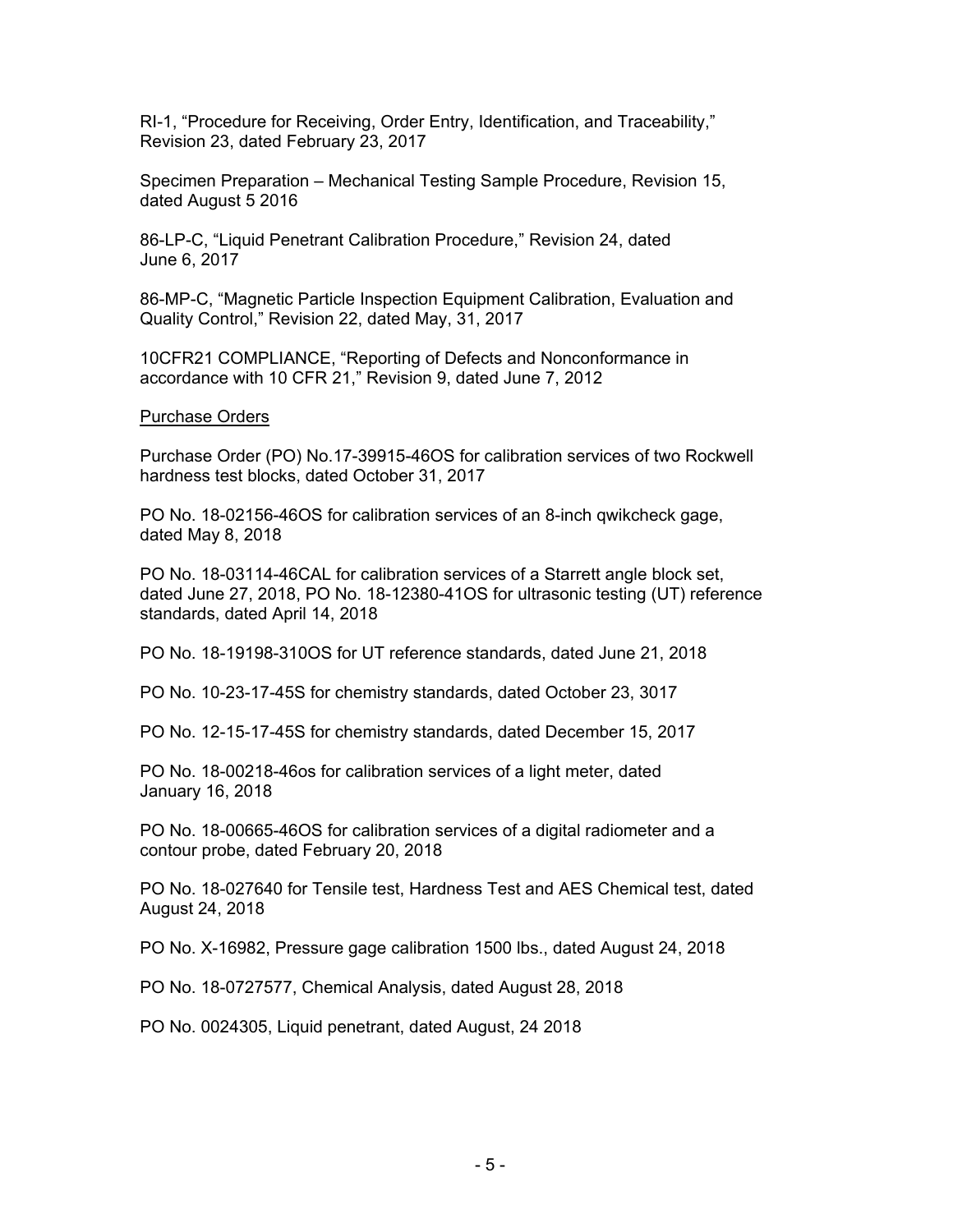## **Certificates**

Calibration Certificate No. FAI004-17-10-39915-1 for a Rockwell Test Block, Instrument No. 60041077, calibrated on November 6, 2017

Calibration Certificate No. FAI004-17-10-39915-2 for a Rockwell Test Block, Instrument No. 60041079, calibrated on November 6, 2017

Calibration Certificate No. FAI004-18-05-02156-1 for a qwikcheck gage, Instrument No. 60041912, calibrated on May 30, 2018

Calibration Certificate No. DNC001-18-06-03114-1 for a Starrett angle block set, Instrument No. 60012504, calibrated on August 4, 2018

Calibration Certificate No. CMM002-18-01-00218-1 for a light meter, Instrument No. 60023266, calibrated on January 23, 2018

Calibration Certificate No. digital radiometer, Instrument No. 60056003, calibrated on February 23, 2018

Calibration Certificate No. 60056004, Instrument No. 60056004, calibrated on February 23, 2018

#### Audit Reports

LTI's Internal Audit Report, audit performed May 31 - June 1, 2017

LTI's Internal Audit Report, audit performed May 15 - 16, 2018

2017-PH-001, External audit report, dated April 19, 2017

2017-VHG-01, External audit report, dated September 13, 2017

WMTR-16, External audit report, dated May 8, 2016

#### Training Records

Nondestructive Examination Personnel Qualification Record for Level III and Level II personnel.

Certification records for Level I and Level II inspectors.

#### Miscellaneous Documents

Laboratory Testing Inc.'s (LTI) Quality Systems Program Manual, Revision 20, dated December 12, 2012

LTI's Approved Vendors List

Commercial-grade survey report dated May 21, 2018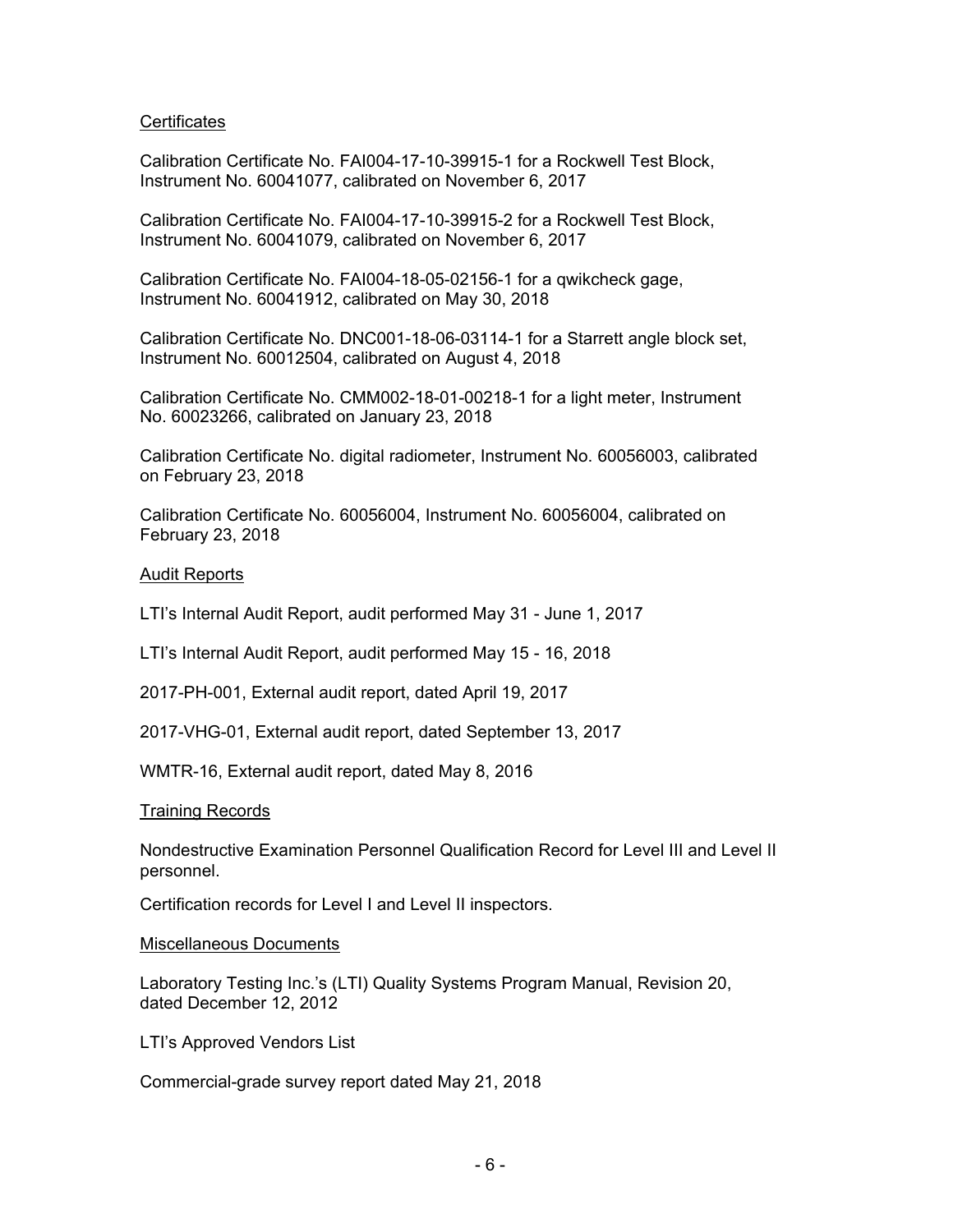Computer Software Validation List

Software Validation Forms and associated testing date for the following equipment:

- o Tinius Olsen Tensile Machine
- o ATS Stress Rupture Frame
- o 250kN Fatigue Frame
- o Mahr Federal Gage

#### Customer Complaint Report (CCRs)

- CCR-17-03
- CCR-17-04
- CCR-17-11
- CCR-17-18
- CCR-17-20
- CCR-17-22
- CCR-18-07
- CCR-18-08
- CCR-18-15
- CCR-18-20
- CCR-18-24

#### Corrective Action Requests (CARs)

- CAR 17-01
- CAR 17-02
- CAR 17-03
- CAR 17-04
- CAR 17-05
- CAR 17-09
- CAR 17-10
- CAR 17-11
- CAR 17-15
- CAR 17-16
- CAR 17-19
- CAR 17-20
- CAR 17-21
- CAR 17-22,
- CAR 17-23
- CAR 17-24
- CAR 17-25
- CAR 18-0
- CAR 18-04
- CAR 18-07
- CAR 18-13
- CAR 18-14
- CAR 18-15
- CAR 18-17